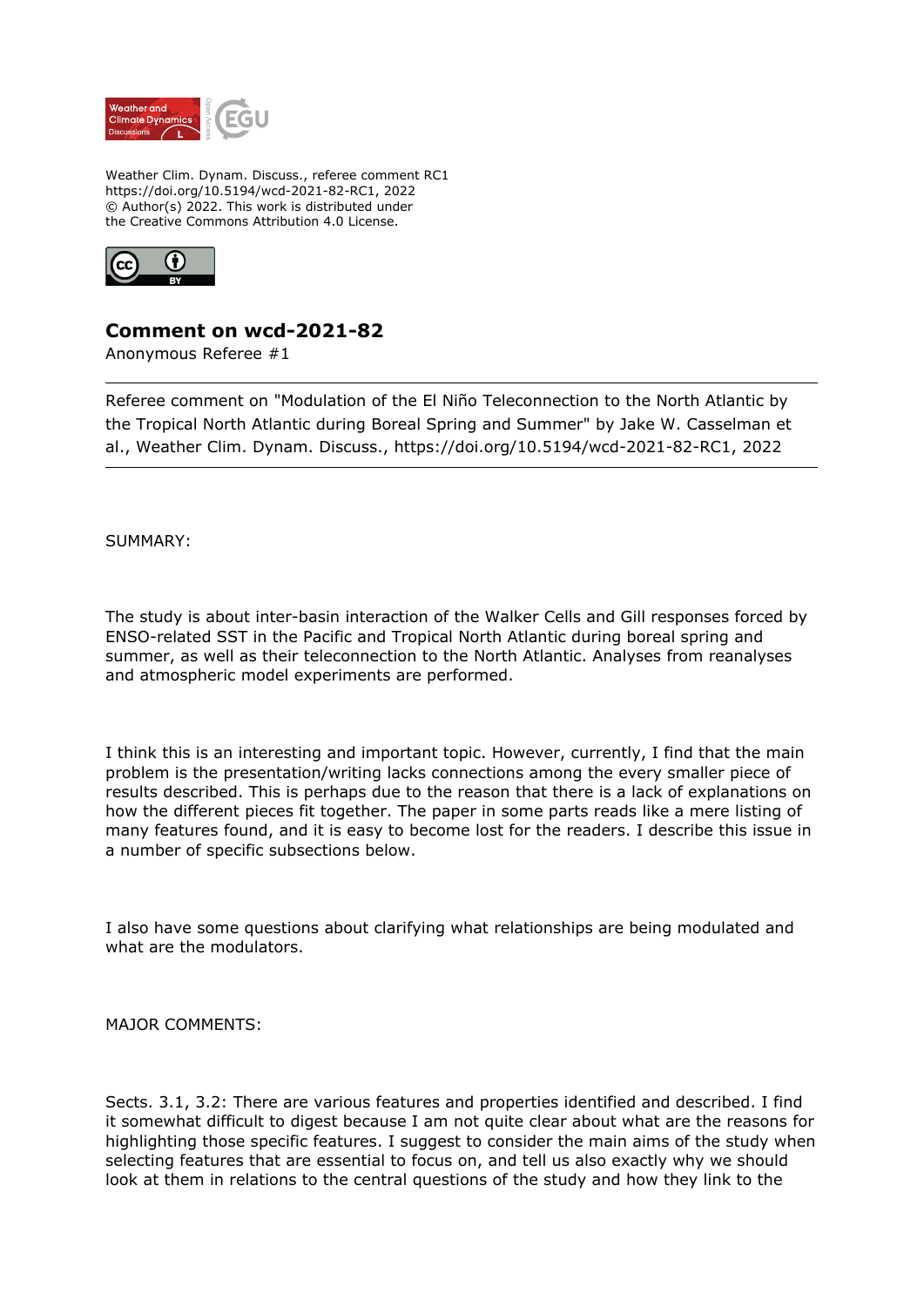next subsections.

Sect. 3.3: This is again a rather long catalogue of different combinations, comparisons and observations of the model results. It is not described clearly why all the different results should be of interest in connection with the central themes. Yes, ok, there is a linear constructive/destructive effect, there is also some nonlinear effect in certain features, and there are some agreements and disagreements with the reanalysis data. But try to tell us why they are important in their own right and/or for the central themes.

Fig. 8: You are making comparisons between the correlation coefficients r. I have doubt that some of the differences you describe are statistically significant. I think you should at least check with Fisher z-transformation, find the confidence interval, then transform it back to r. Then you can present each correlation coefficient in a range, based on the significance level you decide. If the uncertainty range overlap between two experiments then the difference is not statistically significant. Here is an example that presents such information in their results:

Revisiting the relationship between jet position, forced response, and annular mode variability in the southern midlatitudes

https://agupubs.onlinelibrary.wiley.com/doi/full/10.1002/2016GL067989 (see their Figure 2).

Fig. 8: Are the scatters (dots) in each experiment due to internal variability in the same experiment? Or each dot represents one experiment? The SST forcing is the same for a same season year by year, right? I am a little surprised by the 'large' variability of the Walker Index. I thought tropical circulations are much less 'noisy' under the same SST forcing. Would it be useful to add the reanalysis data (under El Nino condition if you like) in these plots for comparison? I understand they won't be then comparing the same things, but it could give us an idea both on what the variability and the relationships between these indices are like in the reanalysis data.

Lines 440-448: I am not sure this argument works nicey. You are using the observation that there is near-zero RWS from non-zero Walker Index anomaly for P (from Fig. 8a?) and that RWS is related to the Walker Index, to argue that the modulation from the tropical Atlantic in the AP is important to improve relationship of RWS and the Walker Index. But the AP experiment also has a problem of having average near-zero Walker Index anomaly, so how does that result in a non-zero RWS anomaly that is obtained? Maybe there is another factor not considered here and the Walker cell is not suitable factor. Also, you might have mixed up two things in your descriptions here: the average response of the experiments (compared to Control experiment) and the modulations by the SST forcings on the internally-generated RWS and Walker Index relationships. Or it's possible I have misunderstood Fig. 8, see my question about Fig. 8 above. In any case, I think further improvement in the descriptions and making the arguments is required.

Paragraph in Line 464, Fig. 8b, c, and the title of the paper: If I have understood Fig. 8 correctly, I think Fig. 8 is mostly presenting something fundamentally different from Figs. 6, 7 (and 9, 10). For eg, Fig. 8b, c is about how both ENSO and the related tropical North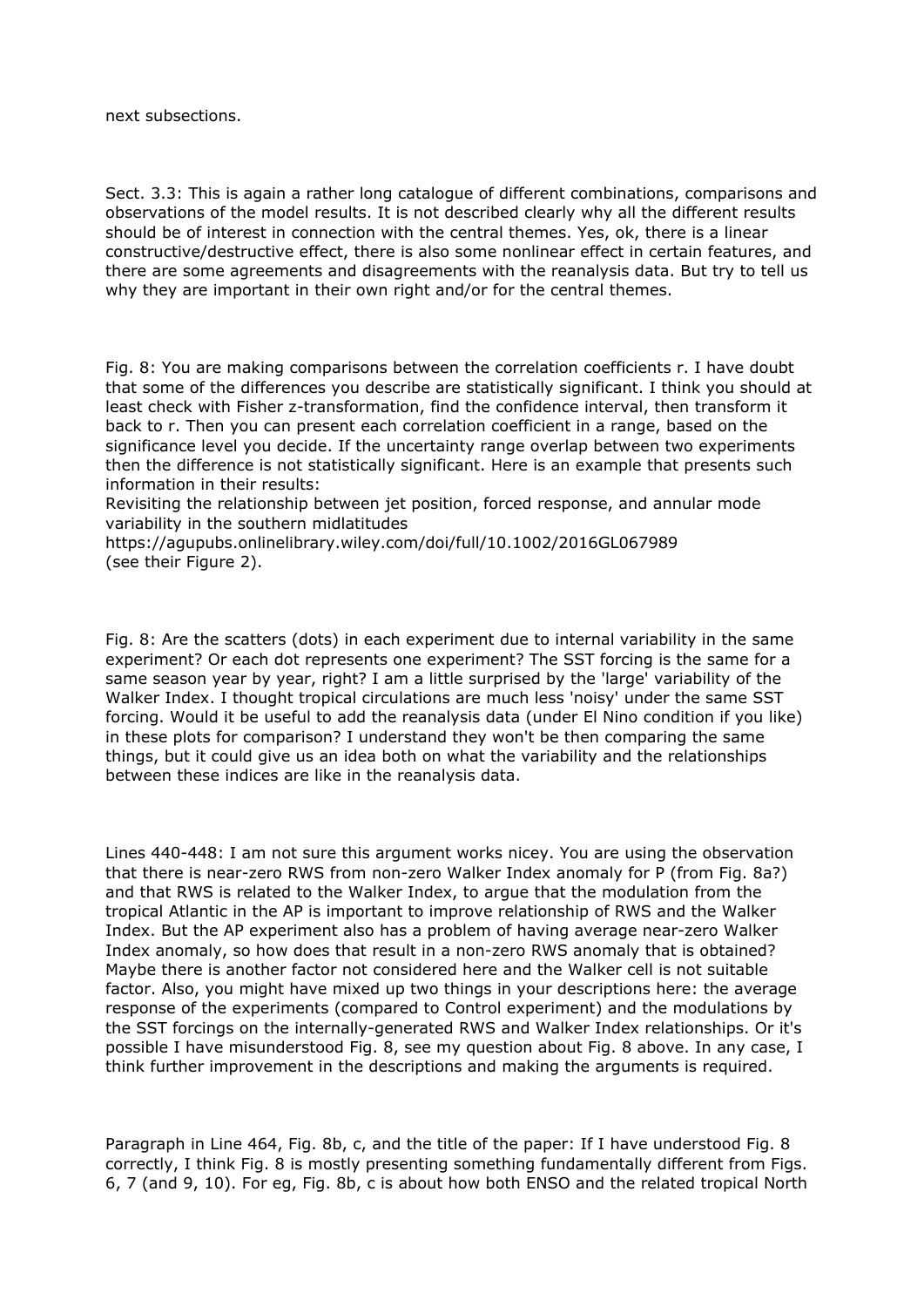Atlantic SST modulate the relationships between the Walker Index and EA (and also NAO), whereas Figs. 6, 7 instead are mainly about the point of how ENSO teleconnection is modulated by the tropical North Atlantic (like the paper title). In the former, ENSO is one of the modulators; in the latter, ENSO teleconnection is being modulated. Therefore, Fig. 8 is also not directly related to the title of the paper. (See also the previous comment).

MINOR COMMENTS:

Title of paper: Most papers on similar subject would be on the cold seasons, if this is about boreal spring and summer, I think it should be reflected in the title.

Paragraphs in Lines 67-82: Shorten these substantially. They read like an information dump and are not easy to follow. They also appear to disconnect the subsequent and preceding paragraphs, where you are already building up to the aims of the study. So, they might be relocated to an earlier part of Intro.

Sentences in Lines 88-92: Which seasons/months do you focus on?

Sect 2.2 heading: Change to "Model description and experiments".

Line 122 "We chose to multiply the forcing by 4": Is this a realistic forcing? Would this be an obstacle for using the model results to interpret observed relationships or to understand the real world, considering also there might be the potential issue of nonlinear teleconnections due to forcing amplitudes?

Paragraph in Line 126 and last ever: WHY do you want to "remove the indirect influence from stratospheric variability"? Again, what does this mean in the limitations of using the models results to understand the real world? Isn't it easier to not apply the relaxation in the first place? Perhaps you should also perform experiments without the relaxation now? Why wait for another future study? Are the experiments very expensive to run?

Line 123 "we aim to determine the importance of the TNA following an El Nin $\overline{\text{L}}$  o only": Is there a reason choosing to only look at El Nino?

Line 261 and other places: "Sensitivity experiments": In my view, these are not sensitivity experiments because we don't get a sense of how sensitive the model response is to the change of an input strength.